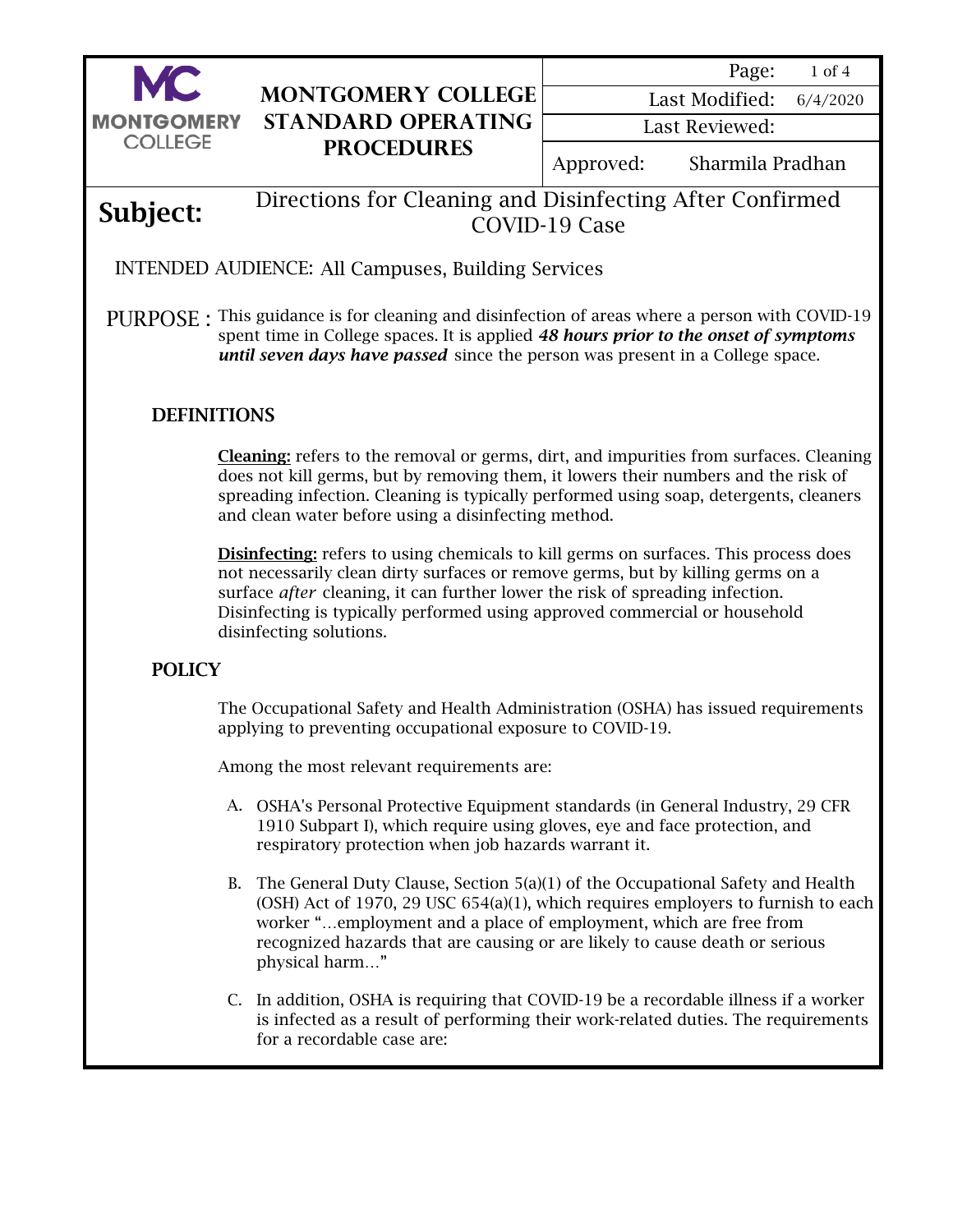

6/4/2020 Last Modified:

Last Reviewed:

- 1. The case is a confirmed case of COVID-19 (see CDC information on persons under investigation and presumptive positive and laboratory- confirmed cases of COVID-19); and
- 2. The case is work-related, as defined by 29 CFR 1904.5; and,
- 3. The case involves one or more of the general recording criteria set forth in 29 CFR 1904.7 (e.g. medical treatment beyond first-aid, days away from work, etc.).
- D. The steps each Department with employees with potential occupational exposures to COVID-19 should follow:
	- 1. Assess the hazards to which workers may be exposed,
	- 2. Evaluate the risk of exposure,
	- 3. Select, implement, and ensure workers use controls to prevent exposure, including physical barriers to control the spread of the virus; social distancing; and appropriate personal protective equipment, hygiene, and cleaning supplies, and -
	- 4. If PPE is required some simple training will be required.

## PROCEDURES

After notification of a person with confirmed COVID-19 on a Montgomery College campus, the following cleaning and disinfecting protocol will be followed:

- A. A short-term building closure will be implemented regardless of community spread if an infected person has been on campus. The closure can be from 2-5 days.
- B. Close off areas visited by the infected person(s). Open outside doors and windows and use ventilating fans to increase air circulation in the area. Wait 24 hours or as long as practical before beginning cleaning and disinfection.
- C. Cleaning staff should clean and disinfect all areas such as offices, bathrooms, common areas, shared electronic equipment (like tablets, touch screens, keyboards, remote controls, and ATM machines) used by the ill person(s), focusing especially on frequently touched surfaces.
- D. If it has been more than 7 days since the person with suspected/confirmed COVID-19 visited or used the facility, additional cleaning and disinfection is NOT necessary.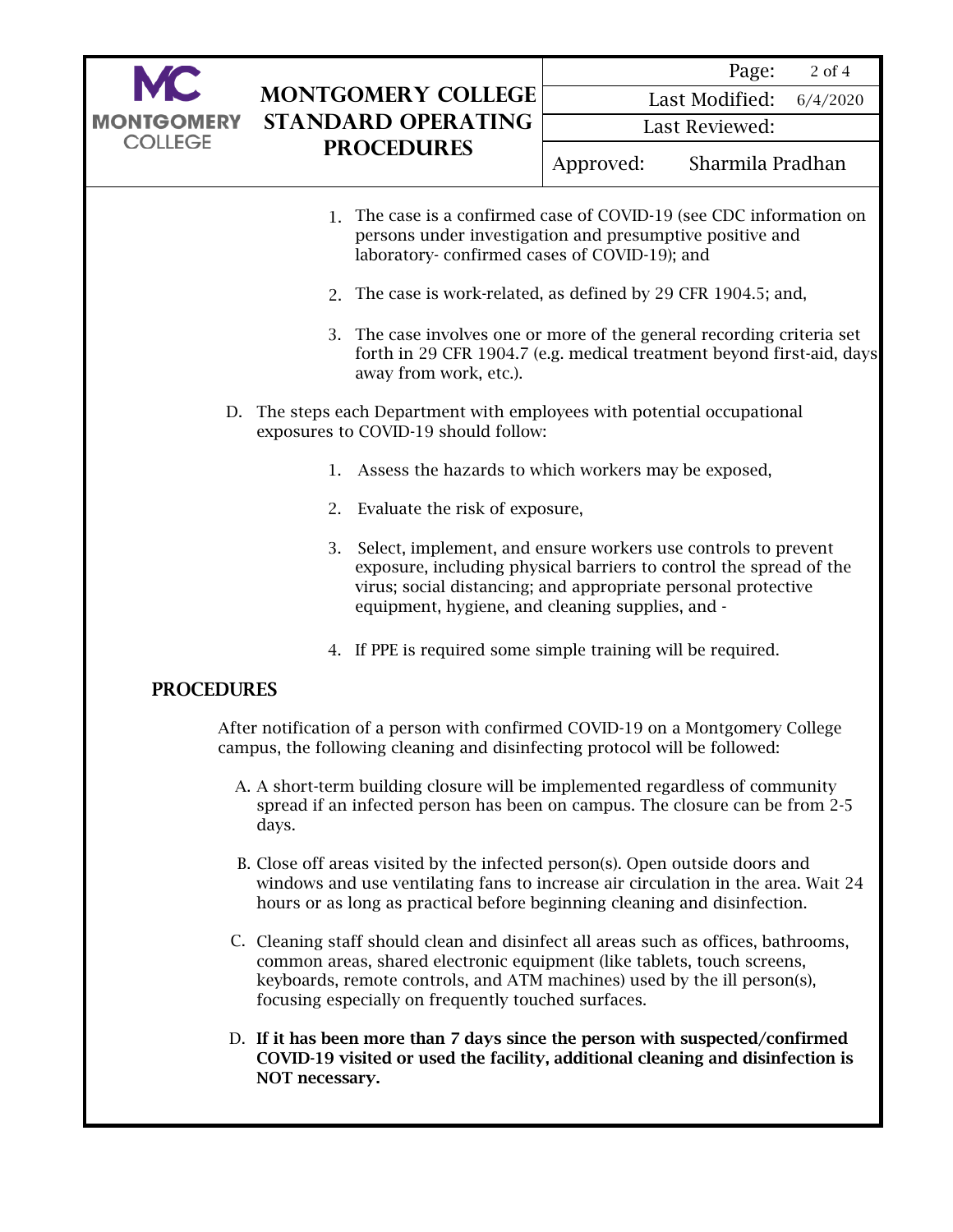

| Page: | 3 of 4 |  |
|-------|--------|--|
|-------|--------|--|

Last Modified: 6/4/2020

Last Reviewed:

Approved: Sharmila Pradhan

### Safety Guidelines and Required PPE:

- A. Wear disposable gloves when cleaning and disinfecting. Gloves should be discarded after each use. Clean hands immediately after gloves are removed.
- B . Wear eye protection (goggle or face shields) when there is a potential for splash or splatter to the face.
- C. Gowns or aprons to protect contamination of clothing.
- D. Store chemicals in labeled, closed containers. Keep them in a secure area away from food. Store them in a manner that prevents tipping or spilling.
- E. All staff must be fully trained on donning and doffing required PPE to prevent cross contamination.

#### Cleaning and disinfection of surfaces:

- A. Clean surfaces and objects that are visibly soiled first. If surfaces are dirty to sight or touch, they should be cleaned using a detergent or soap and water prior to disinfection.
- B. Clean and disinfect surfaces as soon as possible in areas where a person with respiratory sympotms (e.g., coughing, sneezing) was present.
- C. Use EPA-registered disinfectant for use against the novel coronavirus. Refer to the [list of disinfectants for use agains SARS-CoV 2.](https://www.epa.gov/pesticide-registration/list-n-disinfectants-use-against-sars-cov-2-covid-19)
- D. Follow the manufacturer's instructions for safe and effective use of all cleaning and disinfection products (e.g., dilution concentration, application method and contact time, required ventilation, and use of personal protective equipment.)
- E. Consult manufacturer recommendations on cleaning products appropriate for electronics. If no guidance is available, consider the use of alcohol-based wipes or spray containing at least 70% alcohol.
- F. For soft (porous) surfaces such as carpeted floor, rugs, and drapes:
	- 1. Remove visible contamination (if present) and clean with appropriate cleaners indicated for use on these surfaces.
	- 2. After cleaning, launder items (as appropriate) in accordance with the manufacturer's instructions. If possible, launder items using the warmest appropriate water setting for the items and dry items completely.
	- 3. If laundering is not possible, use an EPA-registered disinfectant for use against COVID-19 for porous surfaces.